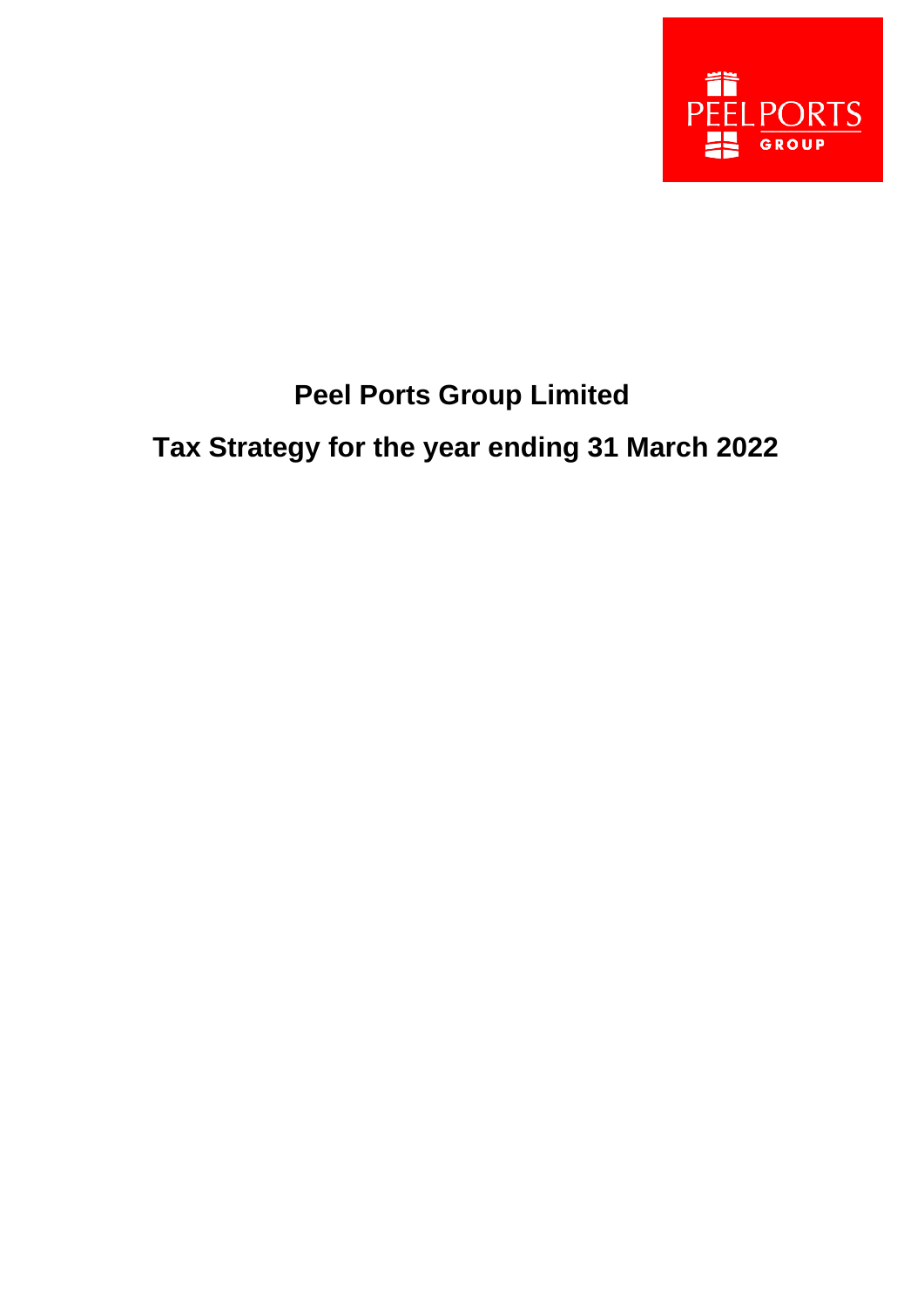## **Introduction**

This document has been approved by the Board of Peel Ports Group Limited (the 'Group') and sets out the Group's policy and approach to conducting its tax affairs.

The Group regards this document as complying with the requirement to publish its tax strategy under Schedule 19 of the Finance Act 2016. It is effective for the year ending 31 March 2022 and will remain in effect until any amendments are approved by the Board of Directors.

The tax strategy has been reviewed for the year ending 31 March 2022 and no amendments to the previously published tax strategy for the year ended 31 March 2021 are required.

## **Peel Ports Group's Approach to Tax**

Our approach to tax is to comply with all relevant legislation and regulations whilst minimising the tax burden of the Group to help maintain a strong capital base for future investment. This strategy supports our business model which is underpinned by the ethos of recycling capital and delivering long-term investment returns.

The commercial needs of the Group are paramount, and all tax planning will be undertaken in this context. All transactions will therefore have a commercial rationale that is consistent with our business strategy. The Group engages in appropriate tax planning that supports our businesses and reflects commercial and economic activity.

As part of the decision making process, the Group evaluates tax costs and risks before key business decisions are implemented. Alternative approaches may be considered which may result in differing outcomes, however, any approach we adopt will not be knowingly contrary to the intentions of tax legislation.

The Group is committed to paying the right amount of tax on a timely basis based on applicable laws, rules and regulations. The Group will utilise available tax reliefs, incentives and deductions provided by law where it is beneficial to do so to minimise the tax costs of conducting its business activities. However, we will not enter into transactions or arrangements where one of the main purposes is the avoidance of tax.

The Group is committed to accounting for tax on an accurate and timely basis and to observe applicable laws, rules, regulations and reporting and disclosure requirements where there is a requirement to do so. External advice and guidance is obtained to ensure compliance where necessary.

Senior finance and tax personnel employed by the Group are responsible for managing the tax affairs of the Group on a day to day basis and for complying with tax principles and strategy. Training is provided to non – tax personnel in key areas of the business to ensure they are able to inform the finance team of relevant developments and make decisions with tax consequences in the best interests of the Group.